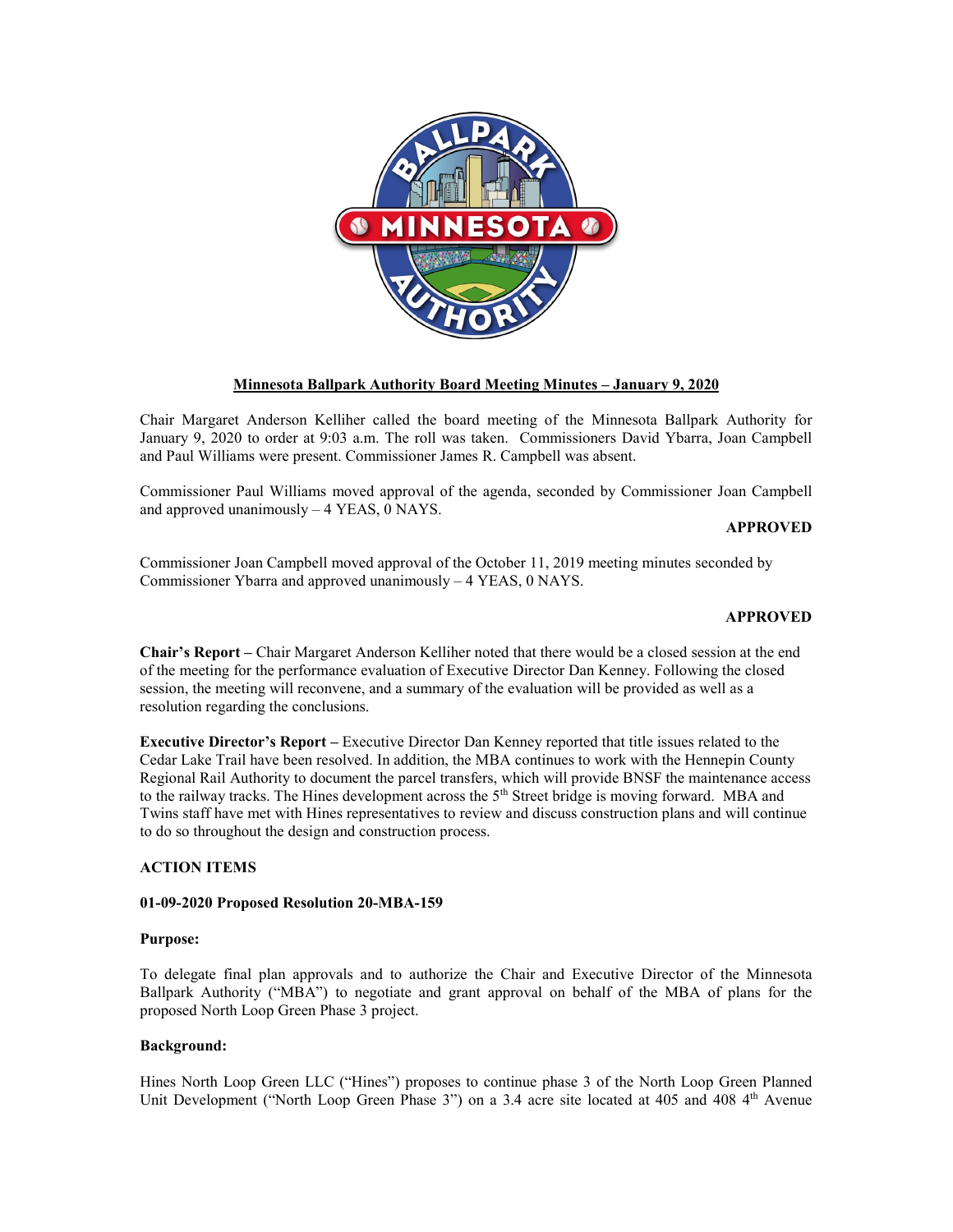North, and 328 and 330 4<sup>th</sup> Street North in the rail yards area, in the North Loop neighborhood of Minneapolis. North Loop Green Phase 3 is located across from Target Field and Target Field Station (attached map: Exhibit A) and will consist of a 35-story residential building with 450 dwelling units, a 14 story, 339,000 square foot office building, 21,400 square feet of retail space and enclosed parking. The residential and office building will be linked together by a skyway on the  $14<sup>th</sup>$  floor. Hines anticipates commencing construction in July, 2020, and completing construction in early 2023.

On December 12, 2007, the MBA entered into an agreement entitled "Agreement for Fifth Street North Access Easement Rights, Easements, and Utility Improvements", with Land Partners II, LLP, Minikahda Ministorage IV, LLLP, and the Minnesota Twins, LLC (the "Twins") (the "Agreement for Fifth Street Access"). Hines Northstar Crossings Limited Partnership, as a holder of an interest in the property owned by Land Partners and Minikahda, consented to the Agreement for Fifth Street Access. Hines and its affiliates subsequently acquired property from Land Partners.

The Agreement for Fifth Street Access grants access and easement rights to and among the parties, with respect to the original construction of the ballpark, as well as for final development of adjacent properties. It also gives the MBA and the Twins certain rights with respect to the development and construction of pedestrian and vehicle connections to the 5<sup>th</sup> Street Bridge that cross over the air space of a portion of MBA-owned property (the "MBA Access Rights Parcel") (Exhibit B, attached). The MBA Access Rights Parcel is adjacent to the ballpark service road. The service road to the ballpark is critical to ballpark operations.

Specifically, the Agreement for Fifth Street Access requires that before any construction activities, Hines shall prepare and submit to the MBA plans that include but are not limited to:

- 1. The location and nature of the proposed improvements and primary construction activities;
- 2. Anticipated commencement and completion dates;
- 3. The nature and extent of the improvements proposed to be made in the MBA Access Rights Parcel (the "Access Rights Improvements");
- 4. The nature, extent, and timing of any and all reasonably foreseeable interferences with the MBA's, or the Twins during the term of the Ballpark Lease, use of the MBA property that might result from Hines' use of the Access Rights Parcel, including projections of traffic generated by Hines' use of the Hines property; and
- 5. A site plan, showing a topographic survey, and the location of all Access Rights Improvements in relation to MBA property and any improvements within the abandoned  $5<sup>th</sup>$  Street right-of-way, all as certified by a licensed surveyor.

Upon review of the plans and any additional information it deems reasonably necessary for its review, the MBA shall not unreasonably withhold approval of the Access Rights Improvements, so long as the Access Rights Improvements are consistent with the terms of the Agreement for Fifth Street Access, and will not impair the rights of the MBA and the Twins to use the MBA property for the efficient construction and operation of the ballpark, as set forth more fully in the Agreement for Fifth Street Access.

Staff has meet with representatives from Hines and the Twins to discuss the proposed plans to date, and intends to meet with them again as the project and the plans continue to be developed. Staff requests that the MBA delegate the authority to the Chair and Executive Director to negotiate and give final approval to the plans and Access Rights Improvements, as more fully set forth in the Agreement for Fifth Street Access.

## **Action Requested:**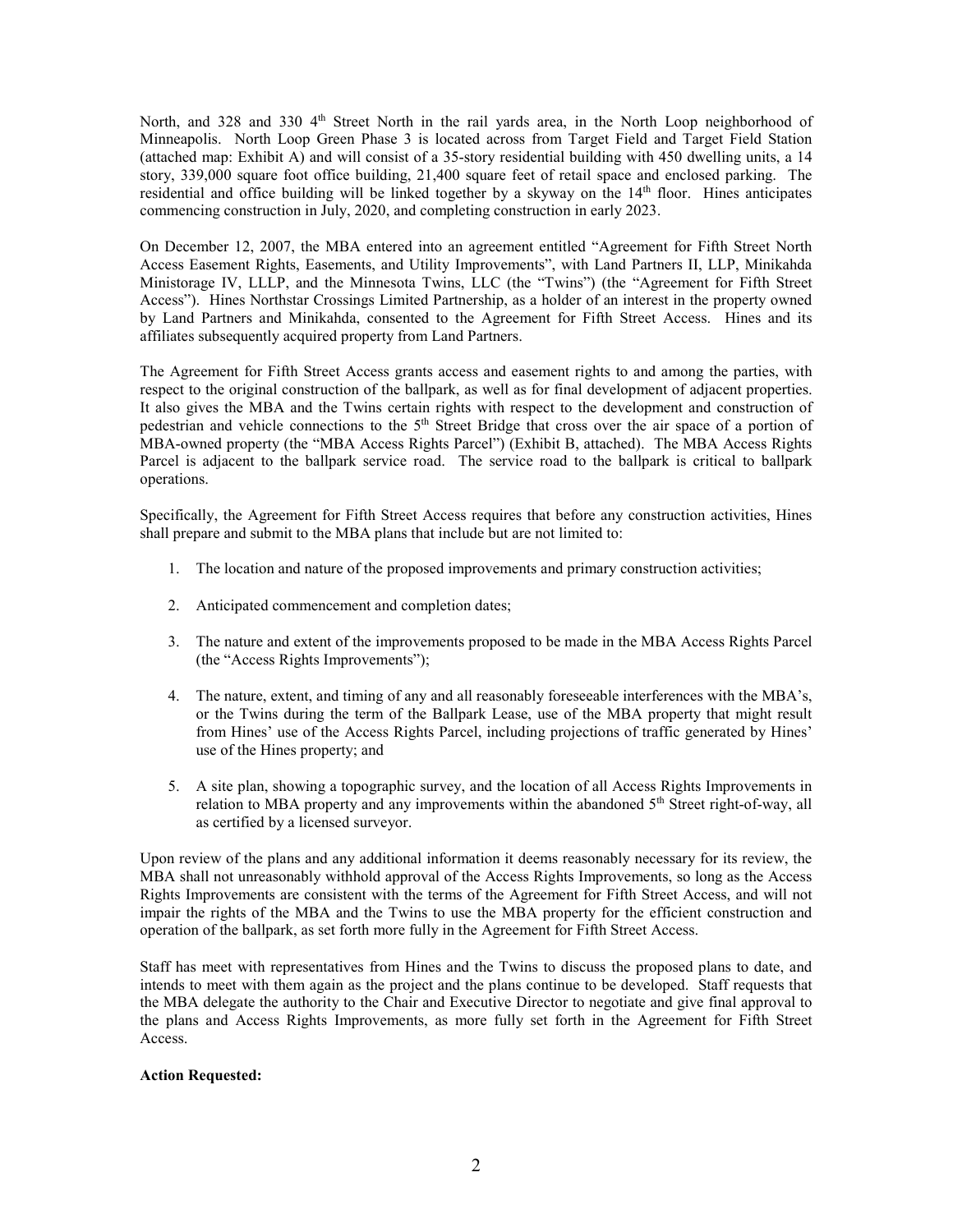**BE IT RESOLVED** by the Minnesota Ballpark Authority, that the Chair and Executive Director are authorized to consider, negotiate and give final approvals to the plans and Access Rights Improvements, as presented by Hines North Loop Green LLC with respect to its North Loop Green Phase 3 project as contemplated and as specifically set forth in the Agreement for Fifth Street Access.

**BE IT FURTHER RESOLVED**, that the Chair and Executive Director may enter into any agreements or documents necessary or convenient to effectuate the intent of this delegation and resolution.

### **APPROVED**

### **01-09-2020 Proposed Resolution 20-MBA-160**

#### **Purpose:**

To authorize, empower, approve and direct the Chair and the Executive Director of the Minnesota Ballpark Authority (the "MBA") to negotiate and enter into amendments to the Ballpark Lease Agreement, Parking Lease Agreement, Memorandum of Lease and Memorandum of Parking Lot Lease, and any other related documents.

### **Background:**

The MBA adopted Resolution 07-MBA-07-06R1 ("Resolution 06R1") whereby the MBA authorized the Chair and Executive Director to negotiate and enter into, among other documents, the Ballpark Lease Agreement, dated as of April 26, 2007 (the "Ballpark Lease"), with Twins Ballpark, LLC (the "Tenant"), a wholly owned subsidiary of Minnesota Twins, LLC (the "Twins" and collectively with the Tenant, the "Team"). The Ballpark Lease was memorialized in the real property records by a Memorandum of Lease dated May 7, 2007 (the "Memorandum of Ballpark Lease"). Pursuant to the requirements of the Ballpark Lease, the MBA and the Tenant entered into a Parking Lease Agreement, dated as of September 30, 2007 (the "Parking Lease" and collectively with the Ballpark Lease, the "Leases"). The Parking Lease was memorialized in the real property records by a Memorandum of Parking Lot Lease dated June 12, 2008 (the "Memorandum of Parking Lease" and collectively with the Memorandum of Ballpark Lease, the "Memoranda"). Capitalized terms used but not defined herein have the meanings ascribed to those terms in the Ballpark Lease.

Since the adoption of Resolution 06R1, the property subject to the Ballpark Lease and the Parking Lease, along with other adjacent property, has been surveyed and subdivided horizontally and vertically, as shown on Registered Land Survey No. 1809, Hennepin County, Minnesota (the "VRLS"). Also, over 25 agreements have been entered into to obtain necessary appurtenant rights and provide for the operation of the Ballpark and adjacent areas. These include, for example, agreements with:

- 1. BNSF Railway Company for construction, maintenance and easements related to the Ballpark;
- 2. the State of Minnesota, Department of Transportation(MNDOT) for the plaza, service road,  $7<sup>th</sup>$ Street walkway and other Ballpark improvements;
- 3. the Team, Land Partners II, LLLP and Minikahda Ministorage IV, LLLP (and successors in title) for the service road,  $5<sup>th</sup>$  Street bridge and utility easements;
- 4. the Metropolitan Council for the Northstar line and transit building, utilities and the Southwest Light Rail Transit Project;
- 5. the City of Minneapolis for the Cedar Lake Trail, Basset Creek tunnel, public utilities and pedestrian bridge; and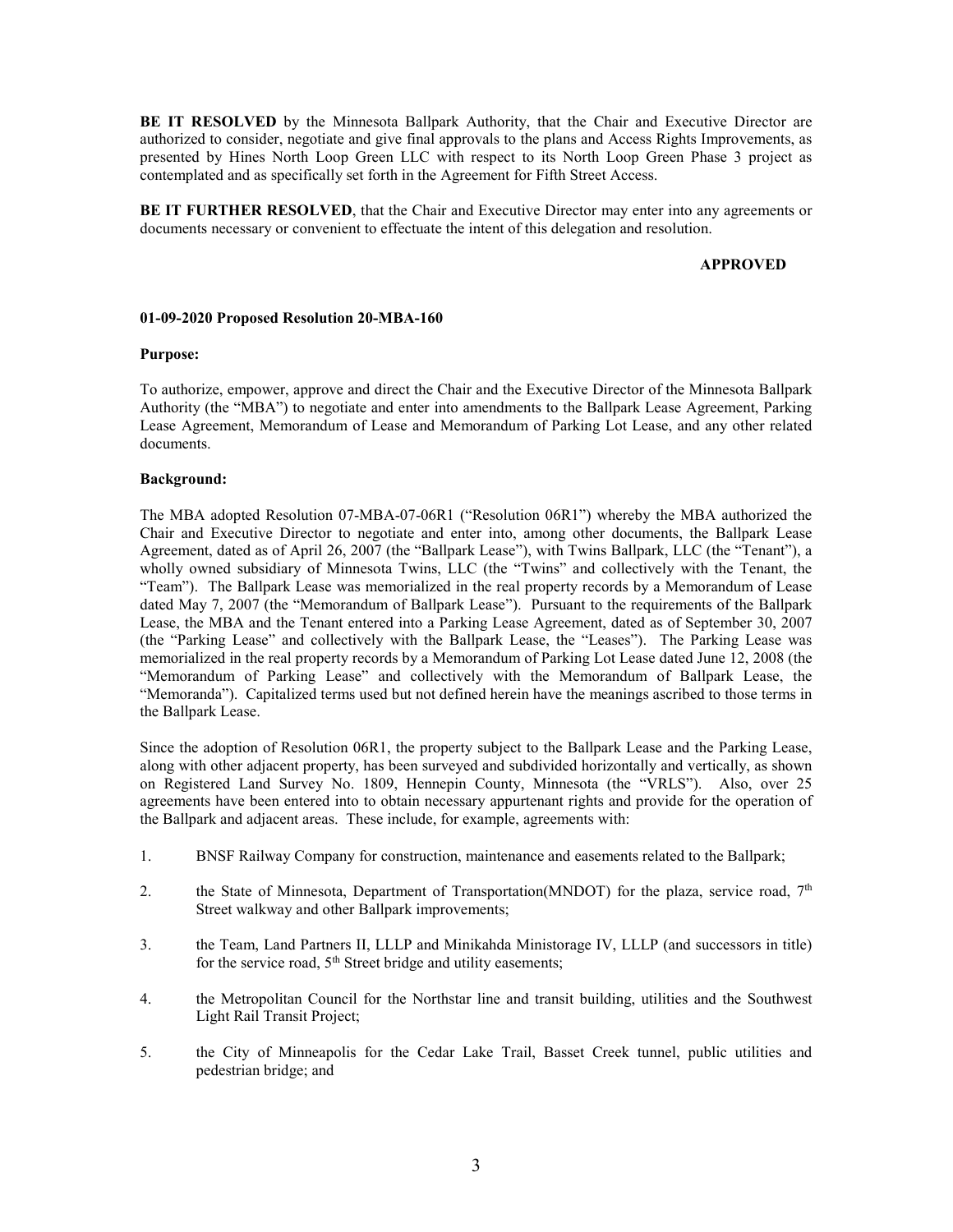6. Hennepin County for  $7<sup>th</sup>$  and  $10<sup>th</sup>$  Streets, the Ballpark chiller, promenade and other improvements, and Target Field Station.

The Parties desire to amend the Leases to: (i) amend and more specifically define which areas of the Development Site comprise the Ballpark, Appurtenant Area, Premises (as defined in the Parking Lease) and other areas subject to the provisions of the Leases; (ii) place the Leases against the corresponding tracts within the VRLS; (iii) amend and more specifically define the Appurtenant Property Rights; (iv) provide for the potential transfer of a portion of the Premises to the Ballpark Lease; and (v) provide for the existence and treatment of minor encroachments that may exist or occur within the Ballpark and Appurtenant Area.

Since the adoption of Resolution 06R1, the MBA and the Team have also entered into several letter agreements, including a Letter Agreement dated April 20, 2009 (the "Letter Agreement") to memorialize their agreement with respect to, among other things, completion of enhancements to the plaza, including a fan recognition wall, and construction of the plaza extension and pedestrian bridge to  $1<sup>st</sup>$  Avenue. Pursuant to the Letter Agreement, the MBA and the Team agreed that the Letter Agreement would be superseded by an amendment to the Ballpark Lease. The Parties also desire to amend the Leases to incorporate the applicable provisions of the Letter Agreement.

Upon entering into the amendments, the Memoranda will also need to be amended and filed with the Hennepin County Registrar of Titles. The Memoranda provide public notice of the amendments in the property records. The Leases will not be recorded.

## **Action Requested:**

**BE IT RESOLVED** by the Minnesota Ballpark Authority, that the Chair and Executive Director are authorized to consider, negotiate and enter into amendments to the Leases and Memoranda, with such necessary and appropriate variations, omissions and insertions as the Chair and Executive Director in their discretion shall determine, provided that the accepting thereof by the Chair and Executive Director shall be conclusive evidence of such determination.

**BE IT FURTHER RESOLVED**, that the Chair and Executive Director may enter into any agreements or documents necessary or convenient to effectuate the intent of this resolution.

### **APPROVED**

### **DISCUSSION ITEMS**

**Target Field Operations Update** – **Matt Hoy, Senior VP, Operations, Minnesota Twins**. Mr. Hoy reported that 10 year leases on suites have expired and as part of the renewal process are being remodeled. The team is replacing and upgrading of the ballpark WiFi system and it should be operational by Opening Day in April. The Sunbright televisions outside of the suites are being replaced and over the next three years all of the televisions in the ballpark will be replaced. Many areas of the ballpark are being remodeled to meet the need for more administrative staff and coaching staff office space. The Tom Kelly conference room and the Kirby Puckett conference room are being remodeled for additional office space and a seating area outside of the suites will be converted into a closed meeting space. The team clubhouse is expanding as well creating a larger meeting room, more work space, additional closets and seating areas. The Gate 34 Experience is adding more concessions and adding tables and chairs to the grass area. On January 1, 2021, Target Field will host the NHL Winter Classic. Under NHL rules, all areas of the building, including concessions and bathrooms, must be completely functional. On December 18, 2020, the NHL will begin set up for the Winter Classic. There is one concert scheduled for August 11, 2020, Green Day/Fall Out Boy and Weezer. The golf event at Target Field in November was a success and is expected to happen again after the 2020 playing season.